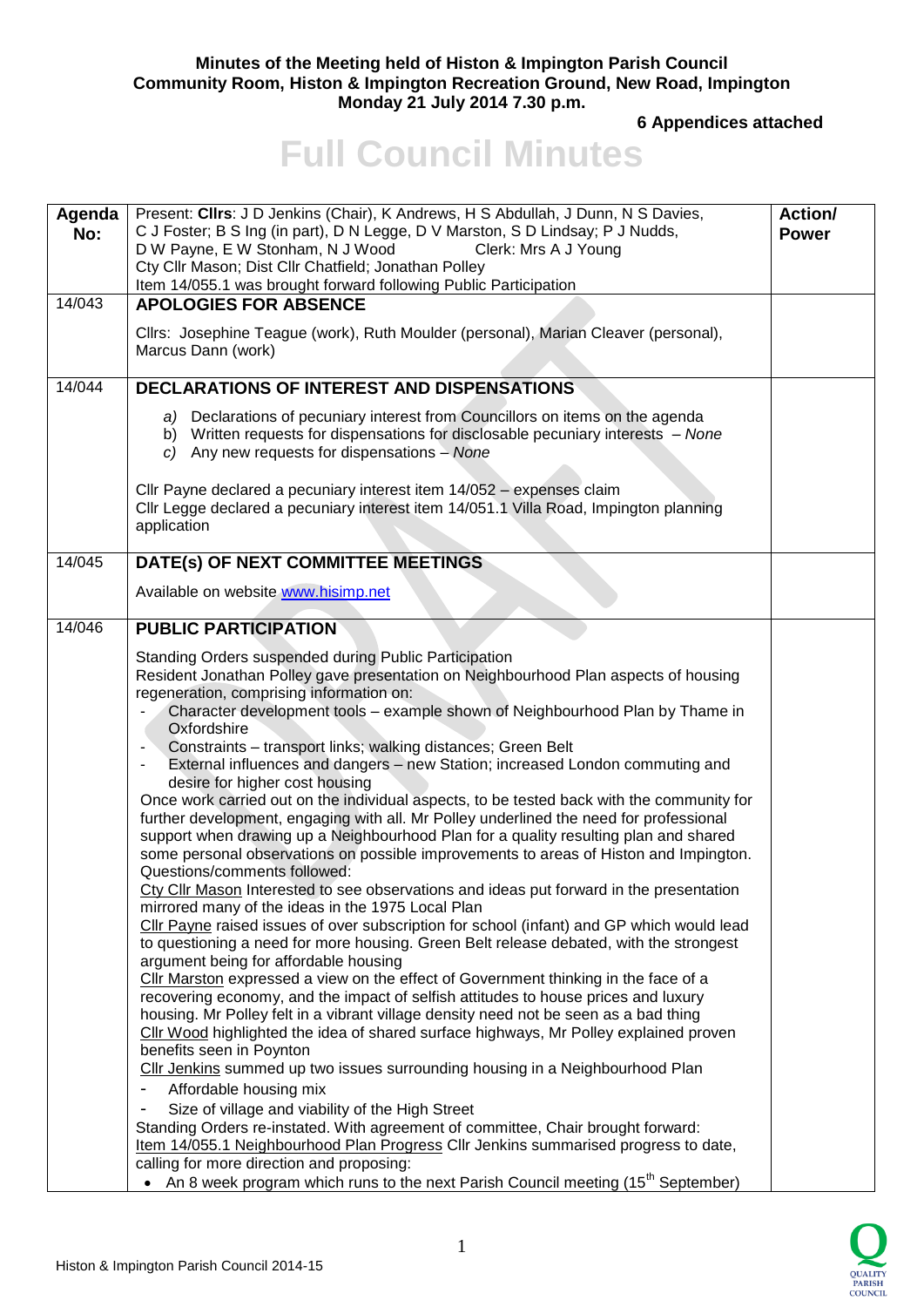|        | with three specific deliverables:<br>A structure with some content<br>A survey to run in the newsletter<br>A revised timetable to completion<br>Run with minimal structure by Chair and Mr Polley with ad hoc support from other<br>٠<br><b>Councillors especially Committee Chairs</b><br>Early dialogue with South Cambs District Council resource<br>$\bullet$<br>Frequent re-issues of plan<br>$\bullet$<br>A weekly slot for face to face meetings and input<br>$\bullet$<br>No participation - no complaint principle<br>All agreed to proceed on that basis                                                                                                                                                                                                                                          |            |
|--------|-------------------------------------------------------------------------------------------------------------------------------------------------------------------------------------------------------------------------------------------------------------------------------------------------------------------------------------------------------------------------------------------------------------------------------------------------------------------------------------------------------------------------------------------------------------------------------------------------------------------------------------------------------------------------------------------------------------------------------------------------------------------------------------------------------------|------------|
| 14/047 | TO APPROVE minutes of the meeting held 16 June 2014                                                                                                                                                                                                                                                                                                                                                                                                                                                                                                                                                                                                                                                                                                                                                         |            |
|        | Proposed Cllr Stonham, seconded Cllr Foster all in favour to accept as a true record of<br>meeting                                                                                                                                                                                                                                                                                                                                                                                                                                                                                                                                                                                                                                                                                                          |            |
| 14/048 | <b>MATTERS ARISING FROM PREVIOUS MEETING</b>                                                                                                                                                                                                                                                                                                                                                                                                                                                                                                                                                                                                                                                                                                                                                                |            |
|        | Actions List provided to all and accepted (Appendix 1)<br>Additional discussion on:<br>Item 13/143.3 Drainage notes - Now with Drainage Working Party, remove item from list<br>Item 14/40.1 Police - update to be requested on graffiti issues<br>Item 14/40.3 Feast Comments - collated and distributed amongst Committee Chairs                                                                                                                                                                                                                                                                                                                                                                                                                                                                          |            |
| 14/049 | <b>CO-OPTION TO PARISH COUNCIL</b>                                                                                                                                                                                                                                                                                                                                                                                                                                                                                                                                                                                                                                                                                                                                                                          |            |
|        | No application for vacancy<br>Cllr Dann had resigned from Highways Committee and Kings Meadow Committee. All<br>agreed to co-opt Cllr Stonham to Highways Committee                                                                                                                                                                                                                                                                                                                                                                                                                                                                                                                                                                                                                                         |            |
| 14/050 | <b>TO RECEIVE REPORTS</b>                                                                                                                                                                                                                                                                                                                                                                                                                                                                                                                                                                                                                                                                                                                                                                                   |            |
| 050.1  | County Clirs and District Councillors Reports: County Council written report for June<br>accepted from Cty Cllr Jenkins covering: General Purposes Committee; Adults &<br>Wellbeing; Children and Young People; Economy and Environment; Health; Highways and<br>Community Infrastructure. Cty Cllr Jenkins undertook to follow up specific queries of<br>clarification on his report. Cty Cllr Mason confirmed a written question on Guided Busway<br>Resolution Group had been submitted to Full Council. Noted meeting due 24 July re<br>Guided Bus structural issues. Cllr Nudds questioned the stance of the two County Cllrs on<br>the issues of shared surface highways. Cty Cllr Jenkins confirmed sympathy towards such<br>initiatives as part of an overall vision                                | <b>JDJ</b> |
| 050.2  | <b>District Council</b> written report for July accepted from Dist Cllr Davies covering: Mitre<br>Appeal; City Panel; Large planning applications in South Cambs; Orchard Park Scrutiny<br>Committee; SCDC approach to wildflower meadows (clarification would be provided);<br>Waste and Recycling plans for savings; Strategic Partnership with Huntingdon District<br>Council. Cllr Davies reported further on South Cambs forum 21 July and changes in<br>Portfolio Holder for District Planning following recent losses at Appeal based on the<br>Inspectors view that South Cambs and the City's housing supply should be seen as<br>separate resulting in 2 developments in Waterbeach gaining the go-ahead                                                                                          |            |
| 050.3  | Clerks Report (Pg 1-2 and 4-7) (Appendix 2) accepted. Noted:<br>Clerks Delegated Spend; Holiday at Home team retiring from their work locally. Cllr Davies<br>working with Jean Newman to identify implications; Notes of Clerks Catch Up Day<br>circulated to all                                                                                                                                                                                                                                                                                                                                                                                                                                                                                                                                          | <b>NSD</b> |
| 050.4  | <b>Chairman's Report (Appendix 3) accepted. Noted:</b><br>Infant School Capacity 2015/16. May need to lobby for extra capacity<br>Committee and Council Effectiveness two recommendations accepted and agreed<br>Committees should recognise that reports are for noting and just that. Questions for<br>clarity should be addressed directly to the author in advance of the meeting. Issues for<br>debate may be raised at the meeting. If there are neither questions nor issues then<br>move on. Reports should be tabled at least 3 working days before meetings except in<br>exceptional circumstances<br>Clerks exercise their delegated powers, it being good practice to do so in consultation<br>$\blacksquare$<br>with Committee Chairs, decisions to be summarised for "noting" at the relevant |            |

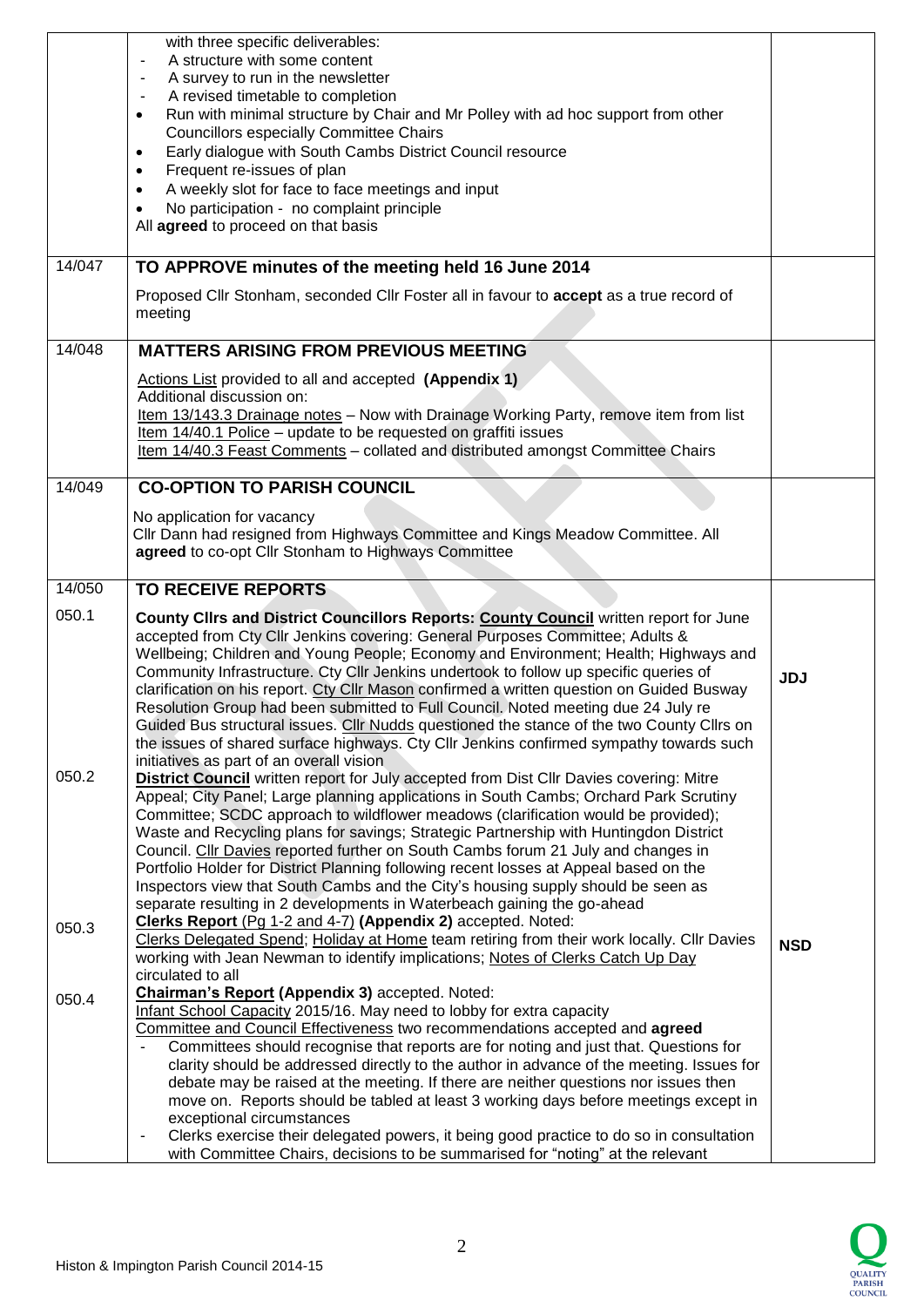| 050.5<br>050.6 | Committee meeting<br>Newspaper Separate report provided together with proposal to form an editorial team<br>(Cllrs Payne, Ing, Moulder and the clerk, with one vacancy open to either Councillor or<br>resident) Process set out including editing and assembly to remain with Cllr Payne and<br>distribution arrangements with Cllr Foster (Appx 4) All agreed to proceed accordingly.<br>Executive team to discuss character of newsletter. Team to be strategically overlooked by<br>the Full Council<br><b>Employment Committee next meeting due 25 September</b><br>Highways Committee next meetings due 24 July, 4 September                                                                                                                                                      | <b>DWP/BSI/</b><br><b>RM</b><br><b>CJF</b> |
|----------------|-----------------------------------------------------------------------------------------------------------------------------------------------------------------------------------------------------------------------------------------------------------------------------------------------------------------------------------------------------------------------------------------------------------------------------------------------------------------------------------------------------------------------------------------------------------------------------------------------------------------------------------------------------------------------------------------------------------------------------------------------------------------------------------------|--------------------------------------------|
| 050.7          | Kings Meadow Committee informal meeting held 16 July due to quorum issues for<br>Committee. Concept paper shared on consultation document on future governance<br>options. Following discussion on:<br>Population 700 people +<br>Preferred timings for successful consultation<br><b>SCDC Governance Review processes</b><br><b>City Council complications</b><br>Darwin Green Governance issues<br>Control of expectations<br>Proposed Cllr Stonham, seconded Cllr Davies, 12 in favour, 1 against and agreed to work<br>up suitable consultation, take back to Kings Meadow Committee for agreement and run<br>during October/November 2014. Parish Council to attend August Fair at Kings Meadow 21<br>August to gauge verbal indications. Next meeting due 1 <sup>st</sup> October |                                            |
|                | <b>Working Party/Task and Finish Group Reports</b>                                                                                                                                                                                                                                                                                                                                                                                                                                                                                                                                                                                                                                                                                                                                      |                                            |
| 050.8          | Public Art - Request to Bellway regarding ability to spend S106 funds in Histon or<br>Impington, as S106 currently states Impington only. Public Art Working Party to be called to<br>include agenda item on Homefield Park gate opening ceremony September 2014, at which<br>Caroline Chivers has agreed to officiate. Proposed Cllr Jenkins, seconded Cllr Dunn to<br>delegate to the Clerk to support the Public Art Working Party members to ensure a well-<br>organised and quality event is delivered                                                                                                                                                                                                                                                                             | <b>P</b> Art WP                            |
|                |                                                                                                                                                                                                                                                                                                                                                                                                                                                                                                                                                                                                                                                                                                                                                                                         |                                            |
| 14/051         | TO ACCEPT COMMITTEE REPORTS note actions and agree                                                                                                                                                                                                                                                                                                                                                                                                                                                                                                                                                                                                                                                                                                                                      |                                            |
| 051.1          | Planning Committee draft minutes 1 July, 15 July provided to all and accepted. Next<br>meetings due 29 July, 6 August and 2 September<br>Payment of Public Open Space and Community Facilities Contributions S/1886/14/FL                                                                                                                                                                                                                                                                                                                                                                                                                                                                                                                                                               |                                            |
| 051.2          | 18 Pages Close, Histon Agreement for Chairman and Vice Chairman of the Council to<br>sign indemnity for the sum of £6,208.76 in lieu of on-site provision of public open<br>space and £1,026.08 off site community facility space. Proposed Cllr Ing, seconded<br>Cllr Payne all in favour and agreed<br>S/2540/14/FL Mr S Potter, 13 Villa Road, Impington amendment - Enlarge utility link,<br>raising height of kitchen wall and altering roof design. Deferred to end of meeting<br><b>Environment Committee draft minutes 17 June provided to all and accepted. Next meeting</b><br>due 26 August                                                                                                                                                                                  |                                            |
|                | Christmas Lights Working Party Proposed Cllr Marston, seconded Cllr Foster all<br>agreed to disband. Environment Committee to proceed under delegated powers<br>"Sustainable Community" noted Environment Committee setting up Working Party,<br>related to Environment Committee but not limited solely to membership thereof.<br>Environment Committee to draw up Terms of Reference for agreement at Full Council                                                                                                                                                                                                                                                                                                                                                                    | <b>Full Council</b><br>Sept 14             |
| 051.3          | September 2014<br>Community Park Project draft minutes 19 June provided to all and accepted. Next meeting                                                                                                                                                                                                                                                                                                                                                                                                                                                                                                                                                                                                                                                                               |                                            |
| 051.4          | due 11 September<br>Youth Committee draft minutes 23 June provided to all and accepted. Next meeting due                                                                                                                                                                                                                                                                                                                                                                                                                                                                                                                                                                                                                                                                                |                                            |
| 051.5          | 31 July<br>Recreation Ground Committee draft minutes 8 July provided to all and accepted. Next<br>meeting due 22 September                                                                                                                                                                                                                                                                                                                                                                                                                                                                                                                                                                                                                                                              |                                            |
| 14/052         | TO RECEIVE Finance & Administration Report (Appx 2 Pg 3)                                                                                                                                                                                                                                                                                                                                                                                                                                                                                                                                                                                                                                                                                                                                |                                            |

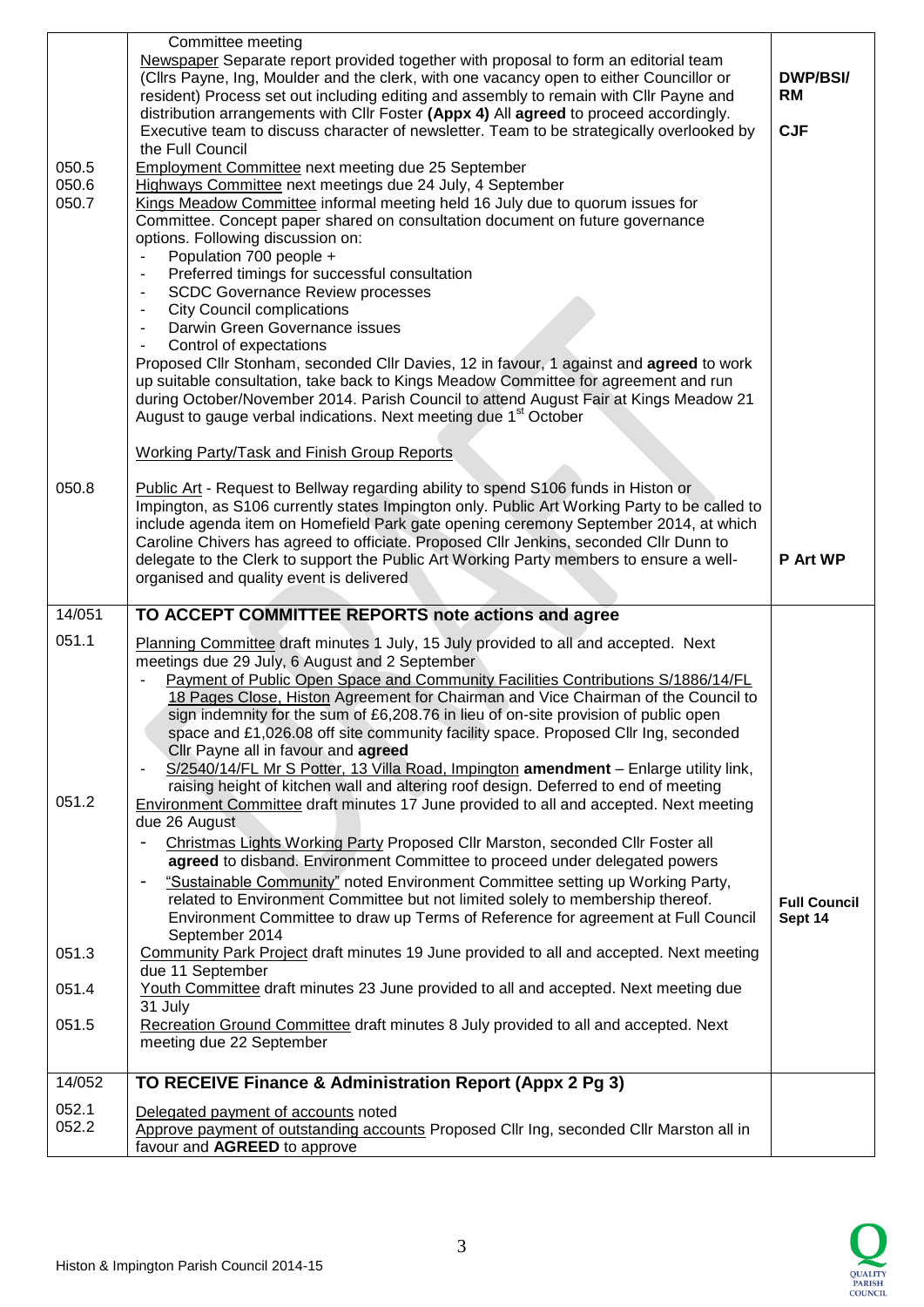| 052.3<br>052.4<br>052.5<br>052.6 | Amounts paid in and correspondence noted<br>Draft minutes 30 June provided to all and accepted. Next meeting due 6 October<br>To Accept Internal Controls Review (Appx 5) Proposed Cllr Ing seconded Cllr Payne all in<br>favour and accepted. Barclaycard annual fee now applies. Changes to RFO;<br>Delegations/Terms of Reference paper due October 2014<br>To Accept Internal Audit Report dated 14 July 2014. Noting no areas of concern, accepted                                                                                                                                                                                                                                                                                                                                                                                                                                                                                      |            |
|----------------------------------|----------------------------------------------------------------------------------------------------------------------------------------------------------------------------------------------------------------------------------------------------------------------------------------------------------------------------------------------------------------------------------------------------------------------------------------------------------------------------------------------------------------------------------------------------------------------------------------------------------------------------------------------------------------------------------------------------------------------------------------------------------------------------------------------------------------------------------------------------------------------------------------------------------------------------------------------|------------|
| 14/053                           |                                                                                                                                                                                                                                                                                                                                                                                                                                                                                                                                                                                                                                                                                                                                                                                                                                                                                                                                              |            |
|                                  | TO ACCEPT Motion Received (Appx 6)                                                                                                                                                                                                                                                                                                                                                                                                                                                                                                                                                                                                                                                                                                                                                                                                                                                                                                           |            |
| 053.1                            | <b>MOTION:</b> "Histon & Impington Parish Council approve the secondment of Andrea Cramp<br>to work solely for the Parish Council for an initial period of 18 months subject to the terms<br>and conditions set out in the report from the Youth Committee dates 10.07.2014. For 2014-<br>15 costs to be met out of current budget with minimal re-planning, thereafter to be directly<br>budgeted for, if to be continued. Expenses incurred would be agreed with and claimed from<br>the Parish Council" Proposed Cllr H S Abdullah. Cllr Abdullah spoke to the motion, some<br>discussion followed including need to be open-minded about the future. Amendment<br>proposed Cllr Nudds to add words to start "Subject to investigations of the legal aspects".<br>Proposed Cllr Nudds, seconded Cllr Abdullah to accept the amendment. Put to vote<br>amended motion proposed Cllr Abdullah, seconded Cllr Nudds all in favour and agreed |            |
| 14/054                           | <b>TO RECEIVE Recent Correspondence</b>                                                                                                                                                                                                                                                                                                                                                                                                                                                                                                                                                                                                                                                                                                                                                                                                                                                                                                      |            |
| 054.1<br>054.2                   | Circulation File available on request<br>Impington Viilage College Invitation to weekend of celebration to mark 75 <sup>th</sup> Anniversary of<br>IVC 13-14 September 2014<br>Chairman formally asked for meeting extension to continue to agenda end under Standing<br>Order 1 x). All agreed                                                                                                                                                                                                                                                                                                                                                                                                                                                                                                                                                                                                                                              |            |
| 14/055                           | <b>OTHER MATTERS</b>                                                                                                                                                                                                                                                                                                                                                                                                                                                                                                                                                                                                                                                                                                                                                                                                                                                                                                                         |            |
| 055.1<br>055.2                   | Neighbourhood Plan Progress See Public Participation Item 14/046<br>Outcome of action of Street Lights at The Green Delegated decision with Clerk working<br>with Cllrs Jenkins, Nudds and Marston, and Cty Cllr Mason. Options now to hand and<br>decision pending. Cllr Payne requested clarification on whether village sign "street light"<br>would remain lit                                                                                                                                                                                                                                                                                                                                                                                                                                                                                                                                                                           |            |
| 055.3<br>055.4                   | To agree development of a Safety and Security Programme Cllr Jenkins presented a draft<br>5 point plan for communication with residents. To be further developed<br>Feedback for Feast Market Display Committee Chairs to look at individual responses in<br>their areas. Agreed to encourage Council of Churches to return Carol Service to the Green<br>itself                                                                                                                                                                                                                                                                                                                                                                                                                                                                                                                                                                             | <b>JDJ</b> |
| 14/056                           | <b>TO REQUEST Matters for next Agenda</b>                                                                                                                                                                                                                                                                                                                                                                                                                                                                                                                                                                                                                                                                                                                                                                                                                                                                                                    |            |
|                                  | Histon Football Club Invited; Emergency Plan Principles                                                                                                                                                                                                                                                                                                                                                                                                                                                                                                                                                                                                                                                                                                                                                                                                                                                                                      |            |
|                                  | Item 051.1 S/2540/14/FL Mr S Potter, 13 Villa Road, Impington amendment - Enlarge<br>utility link, raising height of kitchen wall and altering roof design. As deferred from earlier in<br>meeting. Cllrs Davies, Nudds, Stonham and Legge (declared pecuniary interest) left the<br>meeting.<br>Planning Committee members outlined history of application site and unverified input at<br>Planning Committee from neighbour. Latest amendment was part of a retrospective<br>planning application for a larger extension than previously approved. 14 day time scale<br>only, hence Full Council item. Proposed Cllr Ing, seconded Cllr Foster all in favour to<br>recommend refusal based on loss of amenity to neighbour                                                                                                                                                                                                                 |            |
| 14/057                           | <b>Date of Next Meeting:</b>                                                                                                                                                                                                                                                                                                                                                                                                                                                                                                                                                                                                                                                                                                                                                                                                                                                                                                                 |            |
|                                  | Monday 15 September 7.30pm - Recreation Centre, Recreation Ground, New Road,<br>Impington                                                                                                                                                                                                                                                                                                                                                                                                                                                                                                                                                                                                                                                                                                                                                                                                                                                    |            |
|                                  | Meeting closed 9.45 pm                                                                                                                                                                                                                                                                                                                                                                                                                                                                                                                                                                                                                                                                                                                                                                                                                                                                                                                       |            |

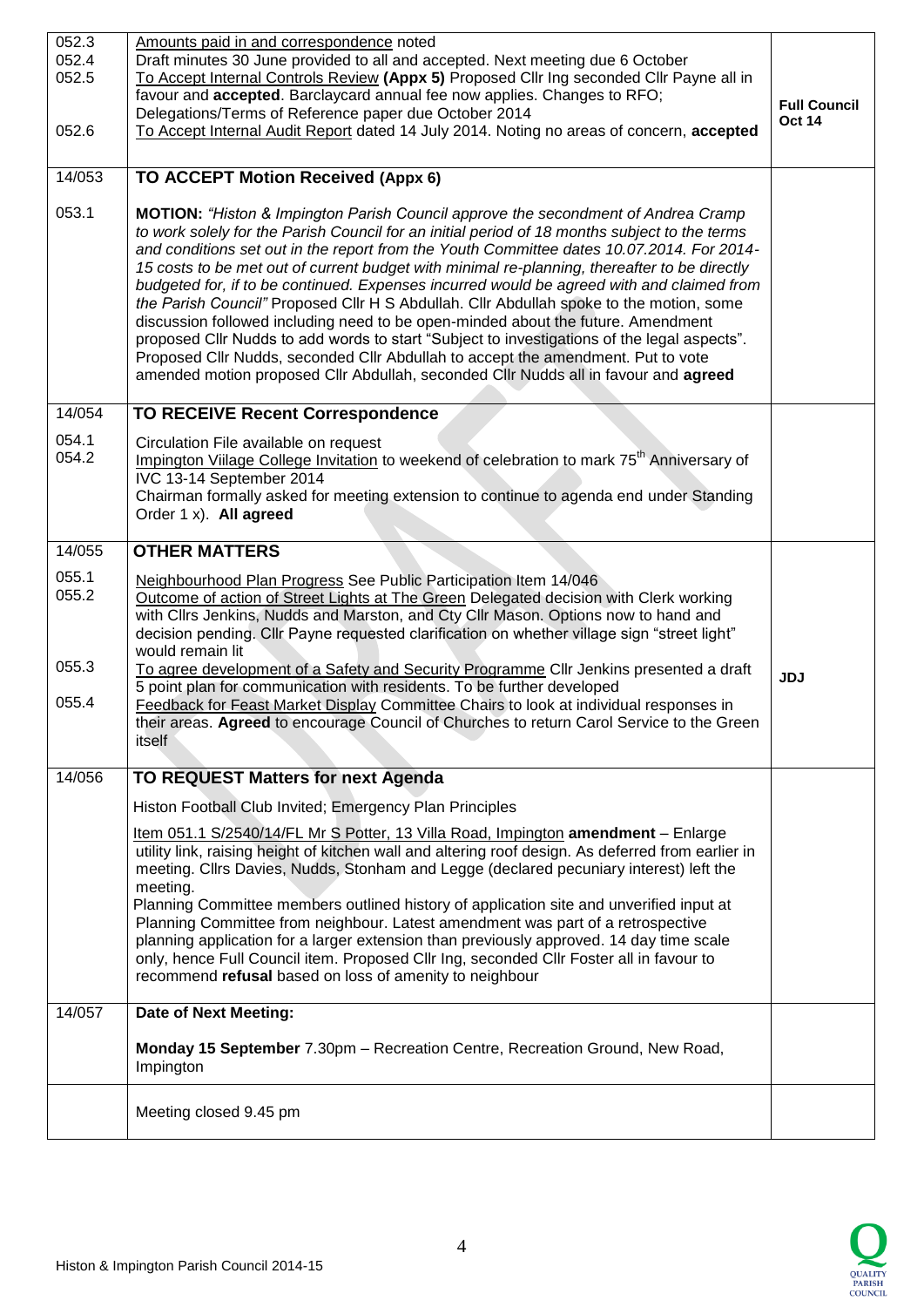### **HISTON & IMPINGTON PARISH COUNCIL**

#### **CLERK'S REPORT**

| <b>REPORT TO:</b> | <b>Full Council</b> | $15^{\text{th}}$ July 2014 |
|-------------------|---------------------|----------------------------|
| <b>AUTHOR/S:</b>  | Angela Young, Clerk |                            |

## **Purpose**

To highlight matters on agenda and update Council on issues arising since last meeting. Issues requiring particular **ratification or note** in **bold**

## **14/050.2 – Clerk's report:**

Expenditure other than regular commitments and maintenance issues (including **Clerks' Delegation**):

- o Mick George Skip for rec **£150.00 + vat** (to be shared with Friends H&IR)
- o **CCVS Membership £60.00** (Finance Committee agreed, noting CPRE not to be renewed in October)
- o Repairs to manhole cover on The Green (emergency) Site & Maintenance **£50.00 + vat**
- o Working Turf Ltd herbicide treatment of recreation ground (time restricted / operational) **£751.50 + vat**
- o Algar Signcraft sign for tennis courts (operational) **£80.00 + vat**

# Administration/ General:

- o Various Councillors were involved in organising the installation of the Public Art gate at Homefield Park 18-19 June
- o Whyatts Fair visited Green 24 June 2 July, fee paid and all insurance certificates provided prior to opening
- o Teddy Bears picnic held in Homefield Park 25 June
- o Tree in recognition of service to Council by Alan Eade dedicated at ceremony 5 July
- o Next Big Tidy Up due 6 September
- o Histon Weekly Beat Updates received **all Cllrs are advised to register for ECops bulletins**
- o CAPALC Bulletin June 2014 forwarded to all as a one off due to good information on funding sources. **All Cllrs are advised to register for the Bulletin. Committee Chairs urged to consider funding opportunities on their forthcoming agendas**
- o Notification that Holiday at Home organiser is to retire in late July. **Cllr Davies to up-date Council**
- o Cambs County Council confirm adoption of Cambridgeshire Statement of Community Involvement (2014) as of 25 March 2014 – sets out how they will involve the community in development of its land use policy and projects
- o Police correspondence copied out to all

## Meetings / Training:

o Clerk attended meeting re lights on Green with County Councillors and officers and Balfour Beatty representative 26 June. Cllrs Marston and Nudds followed up with on site meeting**. See agenda A14/055.2**

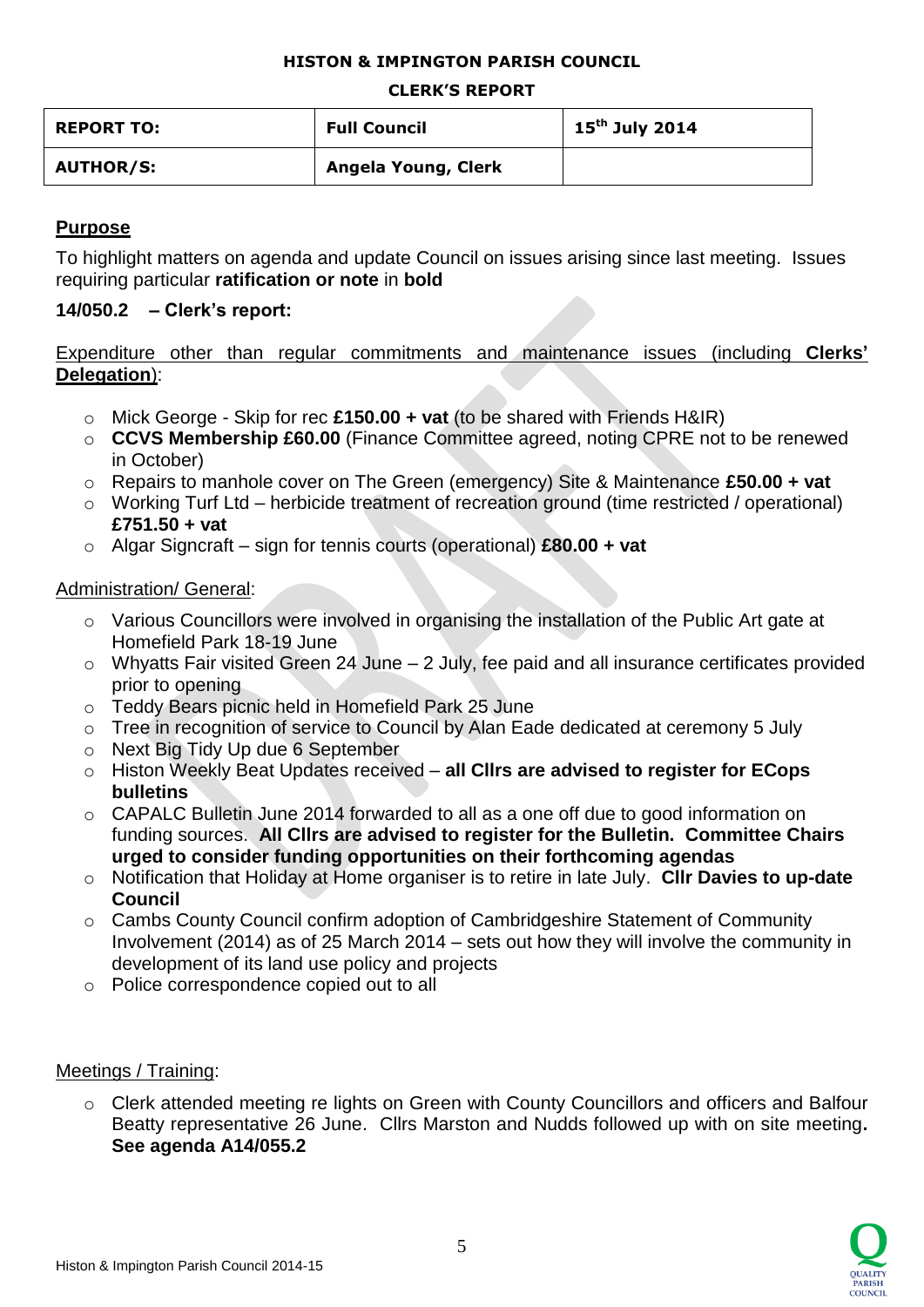- o Cllr Legge and Cty Cllr Jenkins met with Boot and Co-Op representatives 30 June
- o Cllr Nudds met with SCDC Trees & Landscape Officer Ian Lerman 3 July
- o Cllrs Wood, Andrews, Lindsay and Dann attended various training sessions at Sutton
- o AY attended Clerks Catch Up Day CAPALC 11 July Bluntisham **report to follow**
- o AY met with Cllrs Payne and Ing on Emergency Planning 14 July
- o Staff visit to Sawston Parish Council 15 July
- o CP training session on Funding Applications 22 July Cambridge
- o AY training session on Data Protection 29 July Newmarket
- o Clerk's Sec 7 (General Power of Competence) Module **awarded a pass, bringing full CiLCA qualification up to date**

Author: Angela Young 15.07.14

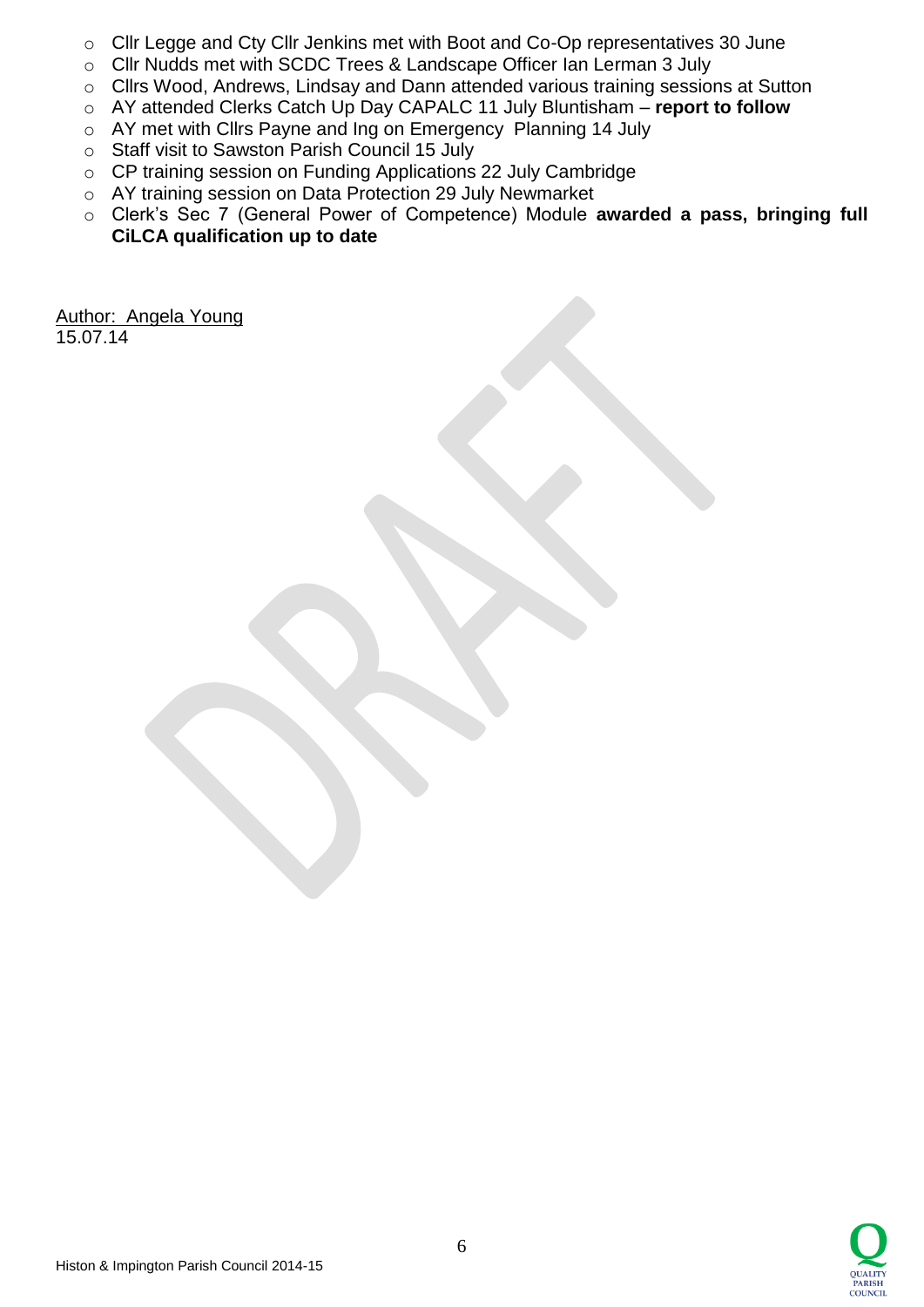#### **HISTON & IMPINGTON PARISH COUNCIL**

#### **FINANCE REPORT**

| <b>REPORT TO:</b> | <b>Full Council</b>                          | $15^{th}$ July 2014 |
|-------------------|----------------------------------------------|---------------------|
| <b>AUTHOR/S:</b>  | <b>Lynda Marsh, Office</b><br><b>Manager</b> |                     |

## **Purpose**

To list accounts paid by delegated approval, and payment of outstanding accounts.

o Accounts paid by delegated approval – to note only

|         | M3 Administration - wages, NI and Pension £9,928.63                                                                                                                                                               |           |
|---------|-------------------------------------------------------------------------------------------------------------------------------------------------------------------------------------------------------------------|-----------|
|         | M3 Rec Groundsman expenses £25.53                                                                                                                                                                                 | £25.53    |
|         | British Telecom (DDR) phone and broadband £283.70 + vat £56.74                                                                                                                                                    | £340.44   |
|         | Pippa's Blinds additional blinds for kitchen and office £178.34 + vat £35.66 £214.00                                                                                                                              |           |
|         | Site & Maintenance supply and install 'Aco' drain to hard tennis court                                                                                                                                            |           |
|         | £1,152.00 + vat £230.40                                                                                                                                                                                           | £1,382.40 |
|         | CSA wash room supplies $£81.89 +$ vat £16.39                                                                                                                                                                      | £98.28    |
|         | Care Network donation (sec 137) £150.00                                                                                                                                                                           | £150.00   |
|         | H&I Day Centre donation (sec 137) £350.00                                                                                                                                                                         | £350.00   |
|         | Kings Meadow Garden Project donation (sec 137) £250.00                                                                                                                                                            | £250.00   |
|         | Alison Turnbull Assoc H/Park gates - final Project Manage fee £187.50                                                                                                                                             | £187.50   |
|         | Circling The Square H/Park public art project - final pmt                                                                                                                                                         |           |
|         | £5,000.00 + vat £1,000.00 £6,000.00                                                                                                                                                                               |           |
|         | Siemens Financial Services (DDR) copier rental £176.85 + vat £35.37                                                                                                                                               | £212.22   |
|         | E-oN (DDR) feeder pillar $£23.66 +$ vat £1.18                                                                                                                                                                     | £24.84    |
|         | London Fuel Ltd (DDR) unleaded fuel $£31.41 +$ vat £6.29                                                                                                                                                          | £37.70    |
|         | Accounts for approval:                                                                                                                                                                                            |           |
| $\circ$ | Site & Maintenance repairs to manhole The Green £50.00 + vat £10.00                                                                                                                                               | £60.00    |
|         | Gerry Whitfield IIA fee - balance for 2013-14 £256.40                                                                                                                                                             | £256.40   |
|         | Roger Hovells office and bus stop cleaning £92.50                                                                                                                                                                 | £92.50    |
|         | Acacia Tree Surgery tree works as ordered £1,540.00 + vat £308.00                                                                                                                                                 | £1,848.00 |
|         | Algar Signcraft sign for tennis courts £80.00 + vat £16.00                                                                                                                                                        | £96.00    |
|         | Berrycroft Stores fertilisers £123.90+ vat £24.78                                                                                                                                                                 | £148.68   |
|         | L M Dewar Cleaning Services pavilion (June) £308.41                                                                                                                                                               | £308.41   |
|         | D W Payne expenses - hosting renewal, bus card holders £54.39 + vat £9.90 £64.29                                                                                                                                  |           |
|         | Broker Network Ltd (Came & Co) insurance renewal premium £7,399.66 £7,399.66                                                                                                                                      |           |
|         | Print Out stationery $£10.99 +$ vat £2.20                                                                                                                                                                         | £13.19    |
|         | Petty Cash £37.55                                                                                                                                                                                                 | £37.55    |
|         | CAPALC annual Clerks 'Catch up' day £25.00                                                                                                                                                                        | £25.00    |
|         | Buchans June grasscutting $£1,591.16 +$ vat £318.23                                                                                                                                                               | £1,909.39 |
|         | <b>ESPO</b> office supplies £7.43                                                                                                                                                                                 |           |
|         | 2 x litter bins (£250.00 received from Friends H&IRG) £294.00 + vat £6.29£361.72                                                                                                                                  |           |
|         | British Gas (DDR) gas account $£548.28 +$ vat £27.41                                                                                                                                                              | £575.69   |
|         | Proposed that Histon & Impington Parish Council in accordance with its powers under sections 137 and 139<br>of the Local Government Act 1972, should incur the following expenditure which, in the opinion of the |           |
|         | Council, is in the interests of the area or its inhabitants and will benefit them in a manner commensurate with                                                                                                   |           |
|         | the expenditure:                                                                                                                                                                                                  |           |

**H&I Comm Minibus** Older Person Co-Ordinator claim to June (sec 137)

 **£696.96** £696.96